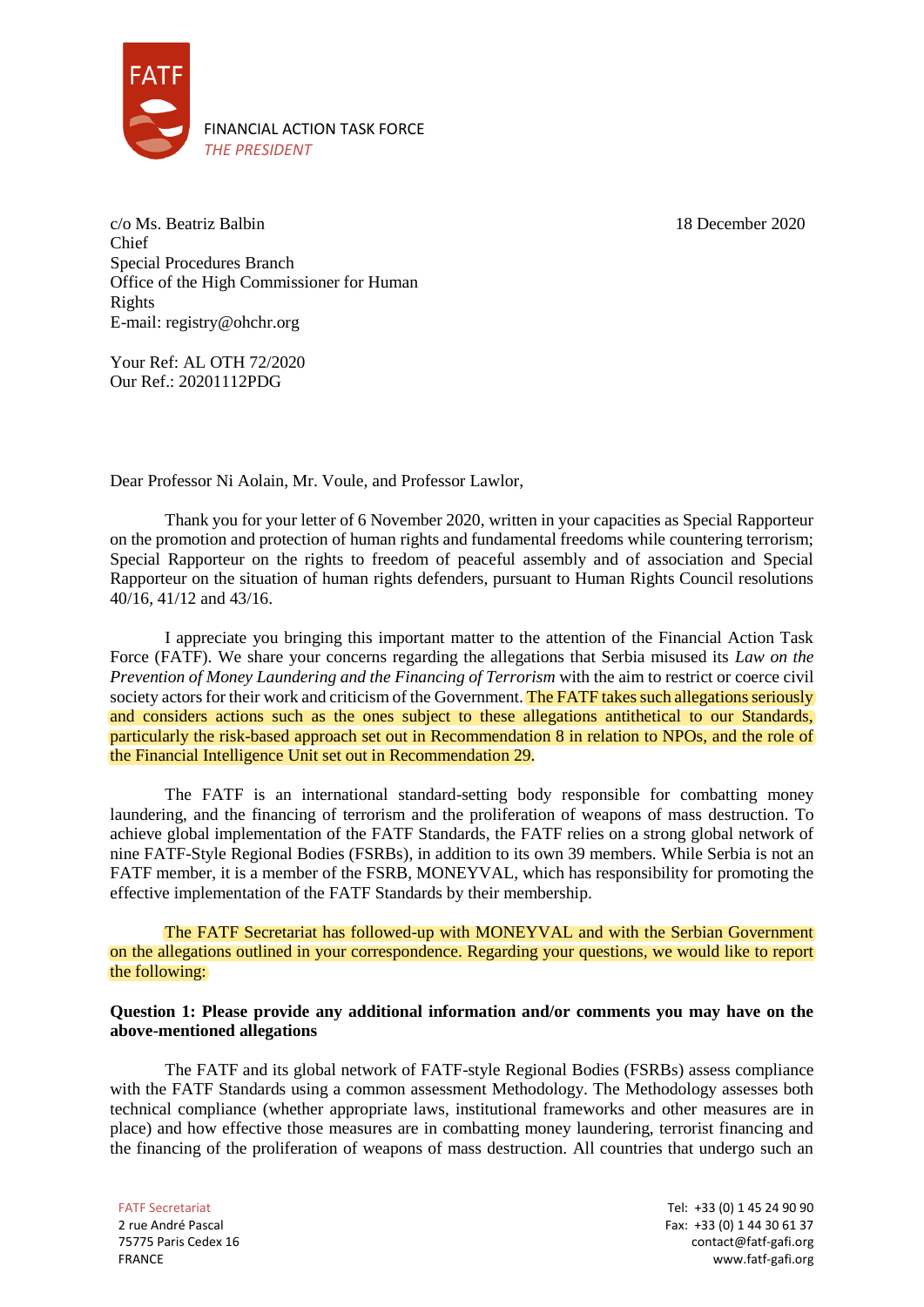assessment (mutual evaluation) are subsequently placed in a robust follow-up process that is aimed at encouraging the country to address the deficiencies identified in its mutual evaluation report.

MONEYVAL published its most recent mutual evaluation of Serbia's anti-money laundering/combatting the financing of terrorism (AML/CFT) system in April 2016. That mutual evaluation summarised the AML/CFT measures in Serbia as at the date of the on-site visit (28 September to 9 October 2015). One of the report's key findings was that Serbia had deficiencies with its implementation of measures to protect NPOs from terrorist financing abuse. In terms of technical compliance, Serbia was rated partially compliant with FATF Recommendation 8 and was found to have achieved a low level of effectiveness for Immediate Outcome 10 which assesses, *inter alia*, how well the country has implemented measures to protect NPOs from terrorist financing abuse.

Following its mutual evaluation in 2016, Serbia was placed in MONEYVAL's enhanced followup process. Simultaneously, Serbia entered the FATF's International Cooperation Review Group (ICRG) process of increased monitoring, which led to public listing in February 2018 and an action plan. This included requirements for Serbia to review the TF risks of its NPO sector and take any necessary risk-based measures to mitigate the risks identified; and ensure that appropriate and proportionate action is taken to ensure greater financial transparency and control over funds raised by NPOs at risk of TF abuse. In June 2019, following an on-site visit, the FATF determined that Serbia largely addressed its action plan, and was no longer subject to the FATF's increased monitoring and listing process, but remained in MONEYVAL's enhanced follow-up process.

MONEYVAL assessed Serbia's technical compliance with the standards in its most recent follow-up report, which was published in December 2019. In that report, Serbia was found to have raised its technical compliance with Recommendation 8 from partially compliant to largely compliant. However, an assessment of Serbia's implementation of those revised standards (which is particularly relevant to how its implementation of AML/CFT measures is impacting legitimate charitable activities) has not yet been conducted.

In November 2020, the FATF Secretariat, in cooperation with the MONEYVAL Secretariat, followed-up the allegations outlined in your letter with the Serbian authorities in writing. In response, Serbia stated that it sent out a request to a number of its commercial banks in order to conduct strategic analysis in preparation for its 2021 national risk assessment update. Serbia further states that this strategic analysis aims to assist the Administration for the Prevention of Money Laundering (APML, Serbia's Financial Intelligence Unit) and other authorities "*to better understand certain aspects of [Serbia's] system's risks and support operational capacities to combat ML/TF*". Serbia states that this request was made pursuant to Article 37 of its AML/CFT Law (requesting data from obliged entities), and that the APML—as an intelligence **body—is entitled to request such information based upon the** grounds of reasonable suspicion, rather than the level of suspicion required for investigation or prosecution.

Nevertheless, requests without grounds of reasonable suspicion are not in line with the requirements set out in the FATF Standards. For example, the Methodology under Recommendation 29 states that "*In the context of its analysis function, an FIU should be able to obtain from any reporting entity additional information relating to a suspicion of ML/TF. This does not include indiscriminate requests for information to reporting entities in the context of the FIU's analysis (e.g., "fishing expeditions").*" Moreover, it is unclear how requests on specific targets would support strategic analysis, which is meant to identify ML and TF-related trends and patterns.

We have been informed by MONEYVAL that its Bureau discussed this issue and concluded it will discuss this matter at its upcoming Plenary meeting in April 2021. Depending on the outcome of this discussion, the **MONEYVAL Plenary may decide to subject this issue to further follow-up by** requesting the Serbian authorities to take specific actions to rectify any shortcoming (if identified) and/or refer the issue to other Council of Europe bodies in accordance with their mandate, to be followed-up independently or jointly with MONEYVAL.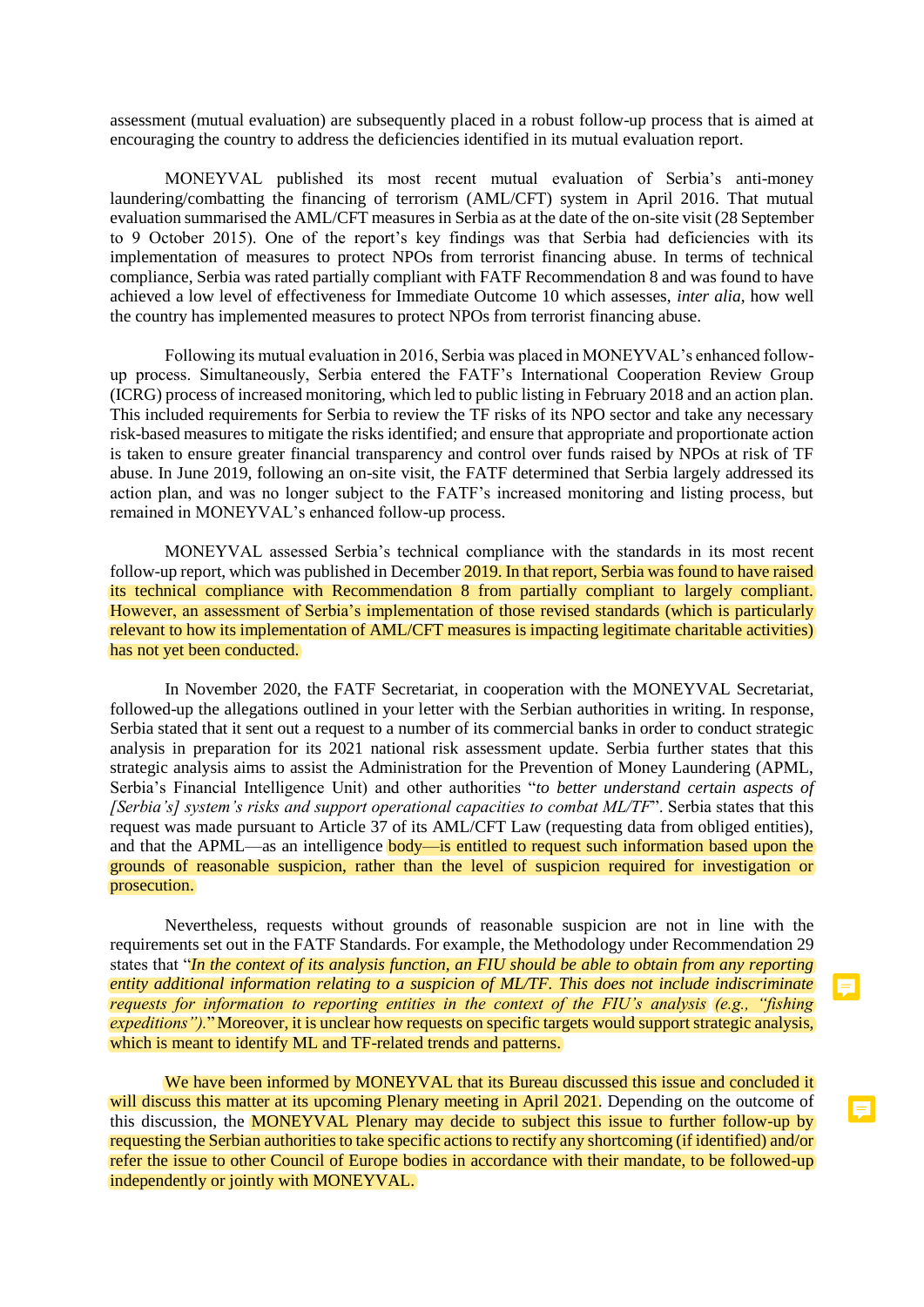**Question 2: Please provide information on the measures undertaken to address and ensure that the national legislation passed pursuant to the FATF Standards and guidance do not contravene States' human rights treaty obligations. Please specify what actions are taken when national practice misuses such standards and guidance to undermine human rights obligations protected by customary and treaty law.**

The FATF is a membership-driven organisation that makes decisions based on the consensus of its membership. Our Standards and Methodology have been developed by our members with due consideration to their various international obligations and commitments, including international humanitarian law. Our Standards were developed to complement these obligations, as the FATF considers human rights obligations as an essential component when countering money laundering and terrorist financing.

The FATF also makes informed decisions based on the invaluable input from its large group of observer organisations, who participate in the development and revisions of its Standards and Methodology, as well as the discussion of our members' mutual evaluations. In particular, the United Nations and its bodies are important and active contributors to the FATF's discussions and plenary meetings. Our observers help to ensure that our Standards and assessments are in line with various international standards, including the protection of human rights.

Our Standards and Methodology also contain important safeguards against their potential misuse. For example, in June 2016, the FATF engaged extensively with NPOs to revise its Recommendation 8, related to the protection of NPOs from potential terrorist financing abuse. These changes ensure that Recommendation 8 is in line with the risk-based approach, and does not disrupt or discourage legitimate charitable activities. These revisions also clarify that not all NPOs represent the same level of terrorist financing risk and that some NPOs represent little or no risk at all.

With these changes, countries must continuously assess the terrorist financing risks of their NPO sectors that fall under the FATF's functional definition. The FATF defines an NPO as: "a legal person or arrangement or organisation that primarily engages in raising or disbursing funds for purposes such as charitable, religious, cultural, educational, social or fraternal purposes, or for the carrying out of other types of 'good works'." This definition is based on those activities and characteristics of an organisation that puts it at risk of TF, rather than on the simple fact that it is operating on a non-profit basis.

Once a country identifies the subset of its NPOs that fall into this definition, Recommendation 8 requires countries to assess the types and features of NPOs that may be vulnerable to terrorist financing misuse. Subsequently, if necessary, countries would take a targeted approach to implementing appropriate measures to protect those NPOs identified as most vulnerable for potential terrorist financing abuse. Importantly, the Interpretative Note to Recommendation 8 stresses that countries must find a balance between protecting the integrity of its NPO sector, and supporting the activities of legitimate NPOs.

To further ensure the appropriate implementation of its Standards, including on Recommendation 8, in July 2019, the FATF published Guidance on Terrorist Financing Risk Assessment. This Guidance builds on 2015 Best Practices for Combating the Abuse of Non-Profit Organisations (Recommendation 8). The 2019 Guidance includes a detailed chapter on identifying NPOs in line with the FATF's definition and assessing the terrorist financing vulnerabilities of the NPO sector. This chapter reiterates the risk-based approach to Recommendation 8 and includes a number of national best practices on the assessment of TF risks in the NPO sector.

In addition, as noted above, the FATF has included text within Recommendation 29 that outlines the role and responsibilities of the FIU. In part, it outlines that the FIU should conduct strategic analysis based on its own information as well as information provided by competent authorities (i.e., public authorities with AML/CFT functions), and does not state that the FIU can solicit information from its